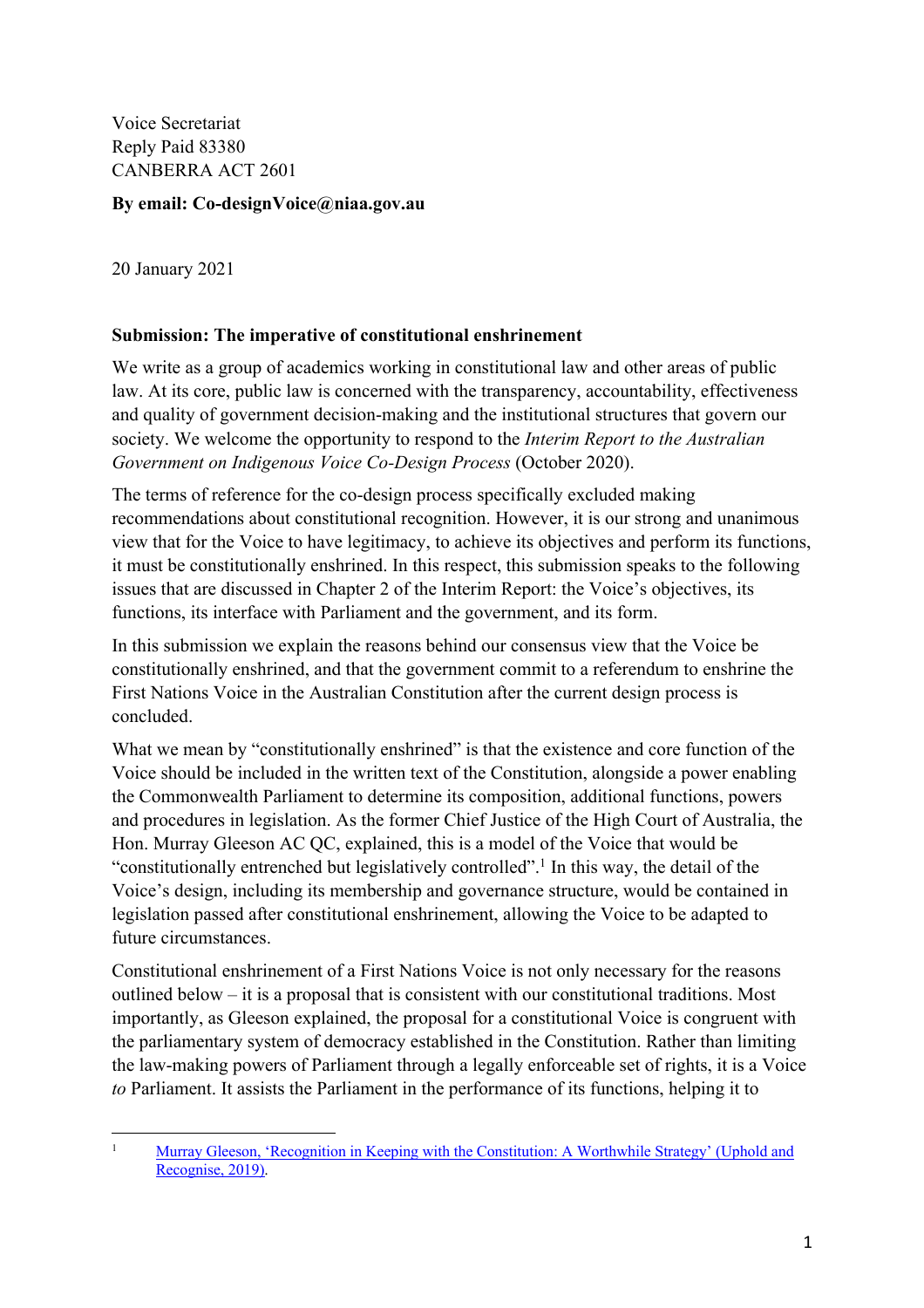develop better laws and policies that relate to Aboriginal and Torres Strait Islander people. It is not a new institution *within* the Parliament, itself exercising legislative power or limiting it in any way.

Constitutional enshrinement is essential for **four** reasons:

## **1.** #**Constitutional enshrinement of the Voice is the only form of constitutional recognition that has been collectively endorsed by First Nations people themselves.**

Constitutional recognition of Aboriginal and Torres Strait Islander peoples is widely supported by people across the political spectrum, among non-Indigenous Australians as well as First Nations.2 Constitutional enshrinement of a First Nations Voice would meet the widespread desire among Australians for the Constitution to properly reflect Australia's history and values, acknowledge the country's deep Indigenous past and commit to respecting First Nations' distinct status in an enduring way.

Successive processes, including the Expert Panel on Recognising Aboriginal and Torres Strait Islander Peoples in the Constitution, the Referendum Council and the 2018 Joint Select Committee on Constitutional Recognition Relating to Aboriginal and Torres Strait Islander Peoples, have emphasised how important it is that the form of recognition accord with the wishes of Aboriginal and Torres Strait Islander people. A constitutionally enshrined Voice is the only reform which satisfies this requirement.

The delegates who were locally selected to participate in the Regional Dialogues that culminated in the Convention at Uluru were drawn from First Nations communities across vast and differing regions throughout Australia. They were intentionally selected to represent people who are often politically forgotten by government and parliament. Delegates included Elders, Traditional Owners, community representatives, youth and other First Nations representatives from local and regionally based organisations. The experiences of this diverse range of delegates meant that the reforms in the Uluru Statement provided an unprecedented insight into the wishes and needs of First Nations communities across the country.

 constitutional reform can be said to respect the wishes of Aboriginal and Torres Strait A First Nations Voice was unequivocally the sole constitutional reform approved in the Uluru Statement from the Heart at the end of that exhaustive deliberative process. No other form of constitutional recognition has garnered the collective endorsement of Aboriginal and Torres Strait Islander peoples themselves, and as such no other Islander peoples. Further, this reform was sought as a matter of national urgency, to address the acute social disadvantage that First Nations people face, and to precede and facilitate national agreement making and truth-telling.

 2 Voice to Parliament: Evidence from Opinion Research Since 2017' (Working Paper No 138, Centre for Aboriginal Economic Policy Research, ANU, 2020). See further Francis Markham and Will Sanders, 'Support for a Constitutionally Enshrined First Nations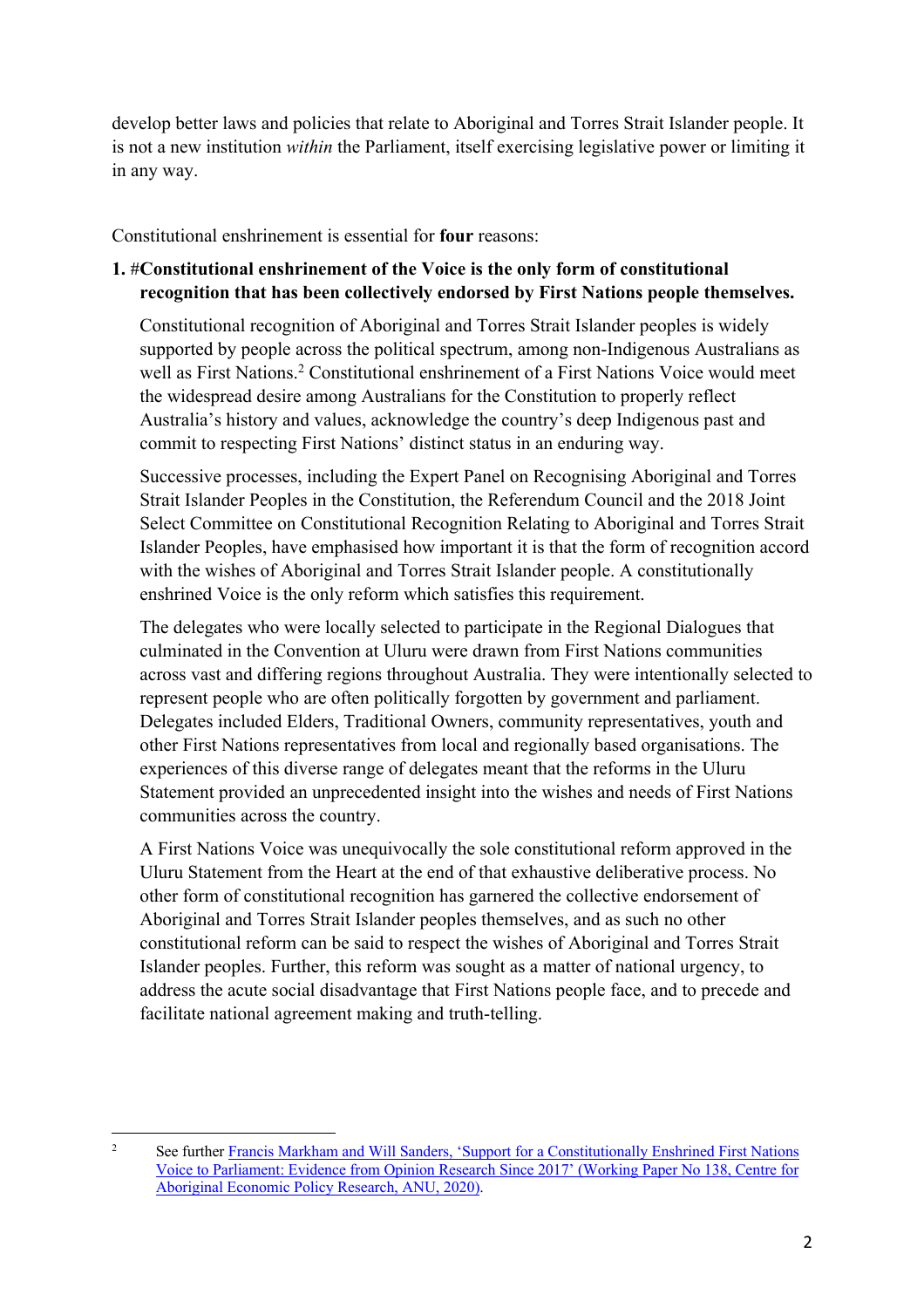### 2. &**Constitutional enshrinement provides the Voice the best possible chance of being effective because it gives the Voice** *legitimacy***.**

The success of the Voice in representing and advocating for First Nations will depend in large part on how seriously Parliament and the government engage with the Voice. The Voice's standing with Parliament and government will in turn depend on the perceived legitimacy and authority of the Voice among the Australian public.

Constitutional enshrinement will confer legitimacy on the Voice in two ways. *First*, popular legitimacy will come from the *process* of constitutional enshrinement: that is, a constitutional amendment approved by the people voting in a referendum. A referendum will both educate the public about the Voice's importance and, if successful, obtain their endorsement for it. By contrast, if the Voice is established by legislation alone, there will inevitably be far less public education about the Voice, public participation in its establishment and public approval for its ongoing role in our system of government. A legislated Voice will therefore lack the popular legitimacy of a constitutionally enshrined Voice and be at much greater risk of being ignored or even abolished by Parliament. The popular legitimacy conferred on the Voice through constitutional enshrinement would also help ensure that parliamentary control of the design of the Voice is exercised in a manner consistent with the spirit in which the Voice is endorsed by the public.

*Second*, legitimacy will come from the *status* conferred by constitutional enshrinement. The Constitution is a document that establishes the foundational institutions of Australian government. Including the Voice in the Constitution would signal to the Australian people that the Voice is a foundational institution within Australia's constitutional system, and thereby help to establish its legitimacy with the public into the future. By contrast, establishing the Voice only in legislation signals to the public that it has no special importance. Having no constitutional status will diminish the Voice's legitimacy and thereby minimise its ability to be an effective representative of and advocate for Aboriginal and Torres Strait Islander peoples.

## **3.** #**Constitutional enshrinement gives the Voice the best possible chance of being effective because it gives the Voice** *stability and certainty, while allowing for flexibility in design***.**

 Australia's experience with Aboriginal and Torres Strait Islander representative bodies – In order to effectively represent and advocate for First Nations, the Voice will require the stability and certainty that only constitutional protection can provide. The history of creation through executive or legislative action followed by eventual abolition – demonstrates the inadequacy of non-constitutional means in establishing the Voice's ongoing viability. Without constitutional enshrinement, there is a very well-founded risk that a future parliament would abolish the Voice. Without constitutional enshrinement, there is also a considerable risk that the Voice, facing the on-going possibility of abolition, would be restricted in its capacity to speak necessary truths to government and parliament and to properly represent the views of Aboriginal and Torres Strait Islander peoples. This was at the forefront of delegates' minds during the deliberative process that led to the Uluru Statement.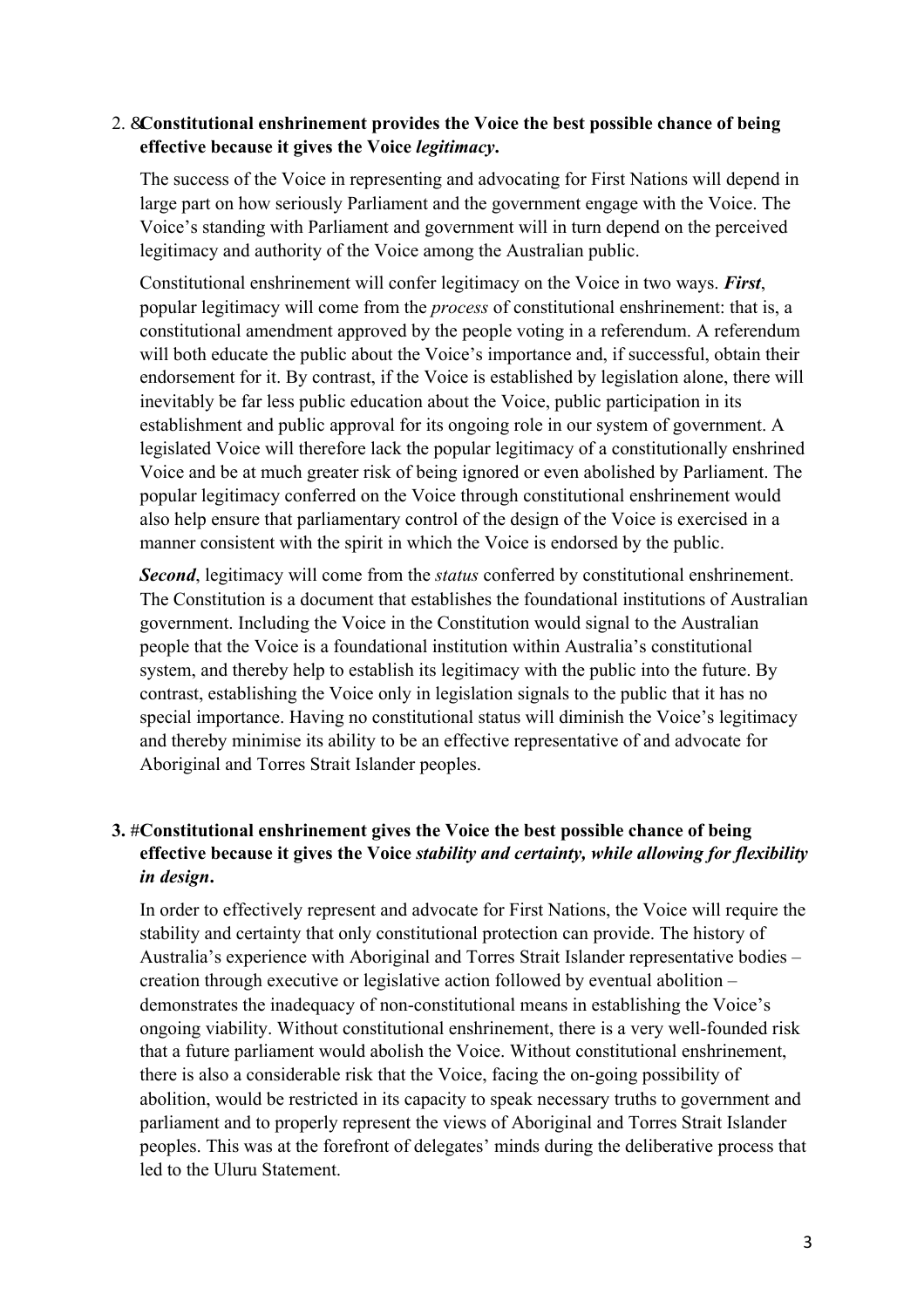All serious proposals for constitutional amendment have recognised that it is desirable for the design of the Voice to be open to variation and improvement by Parliament from time to time. We endorse this. Constitutional enshrinement allows for the correct balance to be struck between stability and certainty on the one hand and flexible adaptation on the other. In this respect, the constitutional enshrinement of the Voice would be similar to many other constitutional institutions, including the Parliament itself and the High Court of Australia. Each of these institutions is established and given core functions in the Constitution, but much of the detail of their design and functions is found in ordinary statute and amended from time to time.

Given that constitutional enshrinement would still afford the Parliament considerable latitude in the design of the Voice's detail, there is no need for the Voice to be established in legislation prior to its constitutional enshrinement. Indeed, initial legislative establishment of the Voice is not only unnecessary; it is undesirable. Legislating first would dissipate the current popular momentum for constitutional enshrinement of the Voice. Given the importance of constitutional enshrinement for the Voice's effectiveness, any actions that diminish the ability to achieve constitutional enshrinement should be avoided.

# **to an Australian identity based on an increasingly respectful relationship between 4.** #**Constitutional enshrinement is the highest expression our political system can give First Nations and the Australian polity.**

While the Constitution establishes the institutions of government, it also acts as an important cultural document that reflects the basic identity, values, culture and aspirations of the people that it governs. In Australia, in certain aspects the Constitution already performs this function. It captures the nation's deep commitment to democratic participation in government and the foundational commitment to the rule of law. The involvement of the Australian people in referendums to achieve constitutional amendment highlights the Constitution's status as reflecting the aspirations of the nation. Establishing the Voice heralds a cultural shift in Australia. By committing to hear the views of Aboriginal and Torres Strait Islander people before legislating and making decisions that affect them, the Australian polity changes its relationship with the First Nations who have occupied this continent for 65,000 years. A constitutionally enshrined Voice will develop and sustain a respectful relationship between First Nations peoples and others in Australian society based on respect for equal dignity where, in the past, lack of that respect has contributed to their exclusion and disempowerment. This profound shift should be marked through a referendum of the Australian people and reflected in the words of the Constitution, not left to legislation alone.

Yours sincerely,

Rebecca Ananian-Welsh, Senior Lecturer, University of Queensland Gabrielle Appleby, Professor, UNSW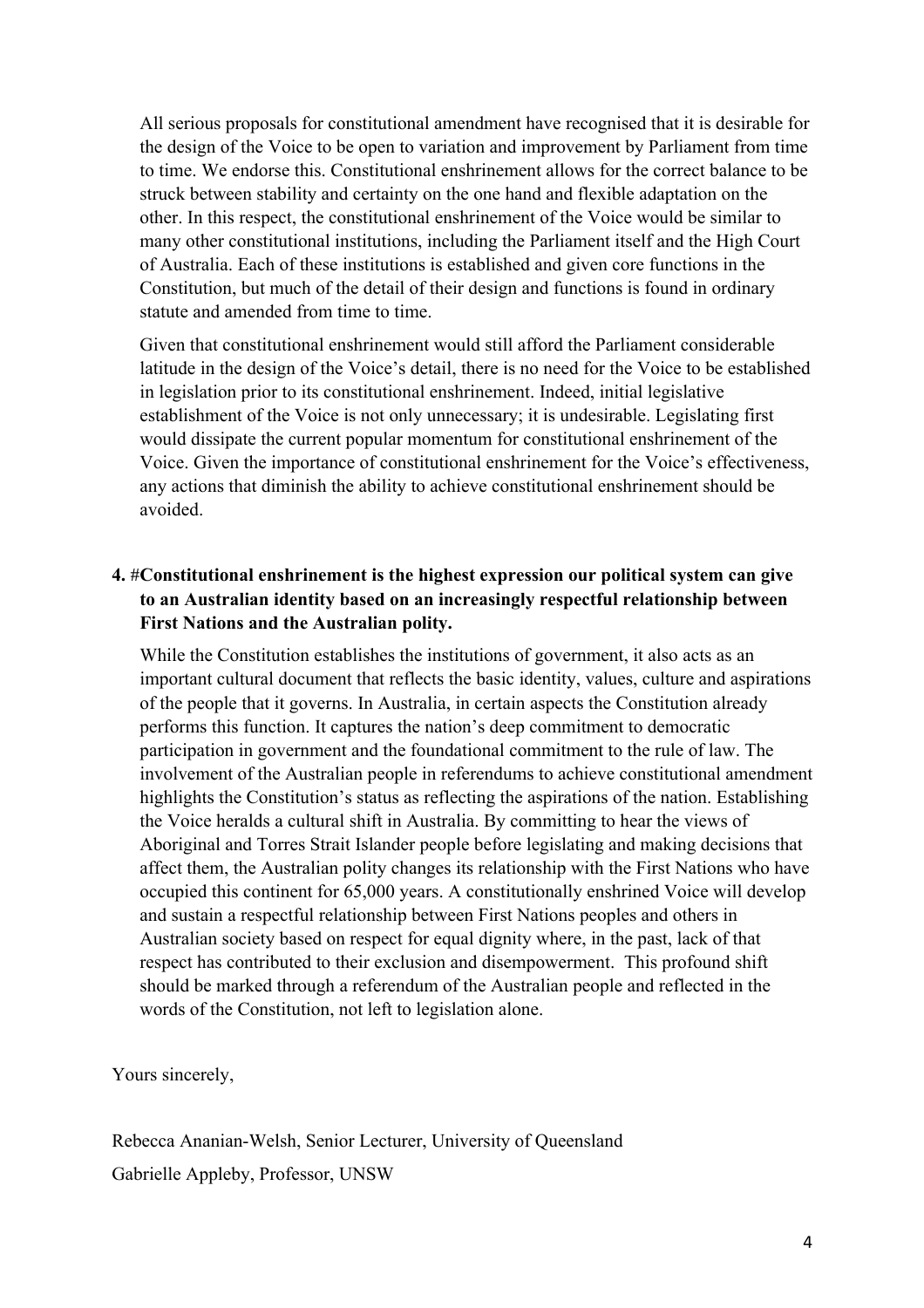Lucas Lixinski, Professor, UNSW Andrew Lynch, Professor, UNSW Elisa Arcioni, Associate Professor, University of Sydney Narelle Bedford, Assistant Professor, Bond University Kevin Bell AM QC, Director, Castan Centre for Human Rights Law, Monash University Sean Brennan, Associate Professor, UNSW A J Brown, Professor of Public Policy & Law, Griffith University Peter Burdon, Associate Professor, University of Adelaide Anne Carter, Senior Lecturer, Deakin University Melissa Castan, Associate Professor, Monash University Jonathan Crowe, Professor, Bond University Fergal Davis, Reader, Kings College London Megan Davis, Professor, Balnaves Chair in Constitutional Law, and Pro Vice Chancellor (Indigenous), UNSW Jacob Deem, Lecturer, Central Queensland University Rosalind Dixon, Professor, Director of the Gilbert + Tobin Centre of Public Law, UNSW Law Heather Douglas, Professor, University of Melbourne Andrea Durbach, Professor, UNSW Kate Galloway, Professor, Griffith University Caitlin Goss, Lecturer, University of Queensland Ryan Goss, Associate Professor, ANU Susan Harris Rimmer, Professor, Griffith University Paul Kildea, Senior Lecturer, UNSW Danielle Ireland-Piper, Associate Professor, Bond University Dani Larkin, Director of HDR and Nura Gili, PVC (Indigenous), UNSW Ron Levy, Associate Professor, ANU Dylan Lino, Senior Lecturer, University of Queensland Dan Meagher, Professor, Deakin University Justine Nolan, Professor, Director of the Australian Human Rights Institute, UNSW Sarah Murray, Professor, University of Western Australia Katie O'Bryan, Lecturer, Monash University Anna Olijnyk, Senior Lecturer, University of Adelaide